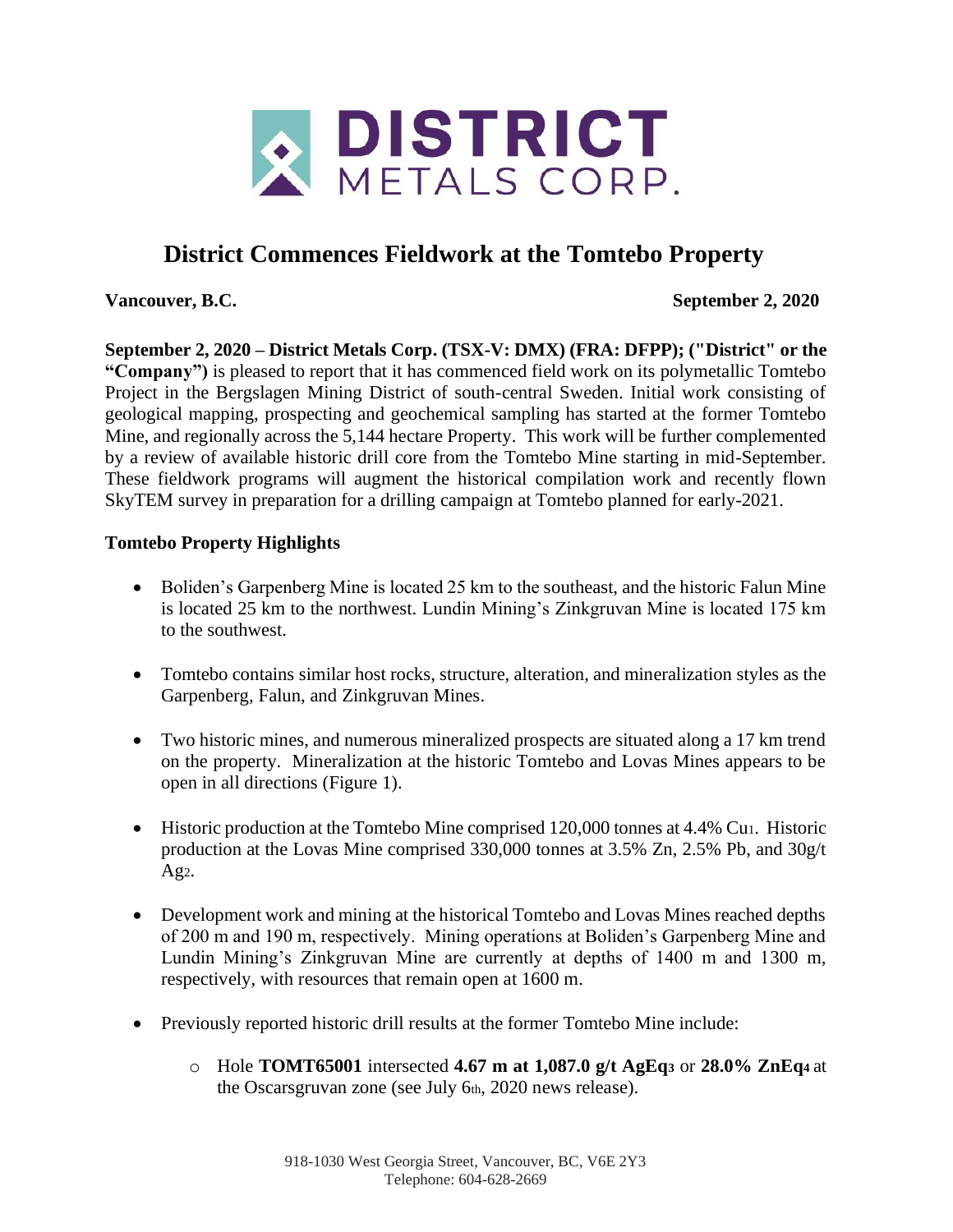- o Hole **TOMT70004** intersected **16.17 m at 535.7 g/t AgEq<sup>3</sup> or 13.8% ZnEq<sup>4</sup>** at the Steffenburgs zone (see July 27<sup>th</sup>, 2020 news release).
- o Hole **TOMT16008b** intersected **3.6 m at 3.98% Cu, 4.0 m at 11.79% Cu, and 3.4 m at 2.38% Cu** at the Gårdsgruvans zone (see August 11th, 2020 news release).
- Modern systematic exploration has never been previously conducted on the Tomtebo Property.

Garrett Ainsworth, CEO of District, commented: "Compilation of historical drill results at the Tomtebo Mine is complete, and Leapfrog 3D modeling of the mineralized zones continues, which will be greatly enhanced by the additional data obtained from the recently commenced fieldwork. As an authority in the Bergslagen Mining District, the presence of Dr. Rodney Allen at Tomtebo is significant given his key role in the discovery of polymetallic mineral resources at the world class Garpenberg Mine. The final SkyTEM data will be available very soon, and thereafter interpretations on the magnetic and conductive data will be developed as an additional layer to define our priority drill targets at the Tomtebo Mine and regionally across the Tomtebo Property."

#### **Fieldwork Program**

Fieldwork comprising geological mapping, prospecting, and geochemical sampling at the historic Tomtebo Mine will be conducted by Dr. Rodney Allen and Hein Raat. Dr. Allen was Manager, Geology Research and Development for the Boliden Group in Sweden for ten years. Prior to that position, he studied several polymetallic ore deposits in Sweden. His geological interpretations were instrumental in the discovery of new ore bodies at Garpenberg and Renström. Mr. Raat was a Geologist for the Boliden Group in Sweden for eight years with the last four years being focused on polymetallic projects in the Bergslagen Mining District.

The review of historical drill results at the Tomtebo Mine prior to initiating fieldwork has provided valuable background information that will assist with the geological interpretation of trends, patterns, and zonation related to polymetallic mineralization. Mapping at the historic mine will focus on identifying controls of mineralization through detailed mapping of the geology, alteration, and structure in the open pits and where outcrop is present. Identification of strongly altered limestone to tremolite skarn will be a priority given the importance of this unit to other large polymetallic deposits in the Bergslagen Mining District. The structural data obtained will improve the 3D modeling of the mineralized zones at depth where frequent structural measurements were historically recorded from the -200 m exploration drift.

Regional fieldwork at Tomtebo will be conducted by Nicolai Metzger who is an economic geologist with a focus on precious and base metal exploration in Scandinavia. The regional work will focus on known polymetallic mineral occurrences, preliminary SkyTEM conductive and magnetic anomalies, and outcrop exposures. Special attention will be given to mapping out characteristic mafic volcanics and marble horizons that are often spatially related to polymetallic mineralization at the Garpenberg, Zinkgruvan, historic Falun, and historic Sala Mines.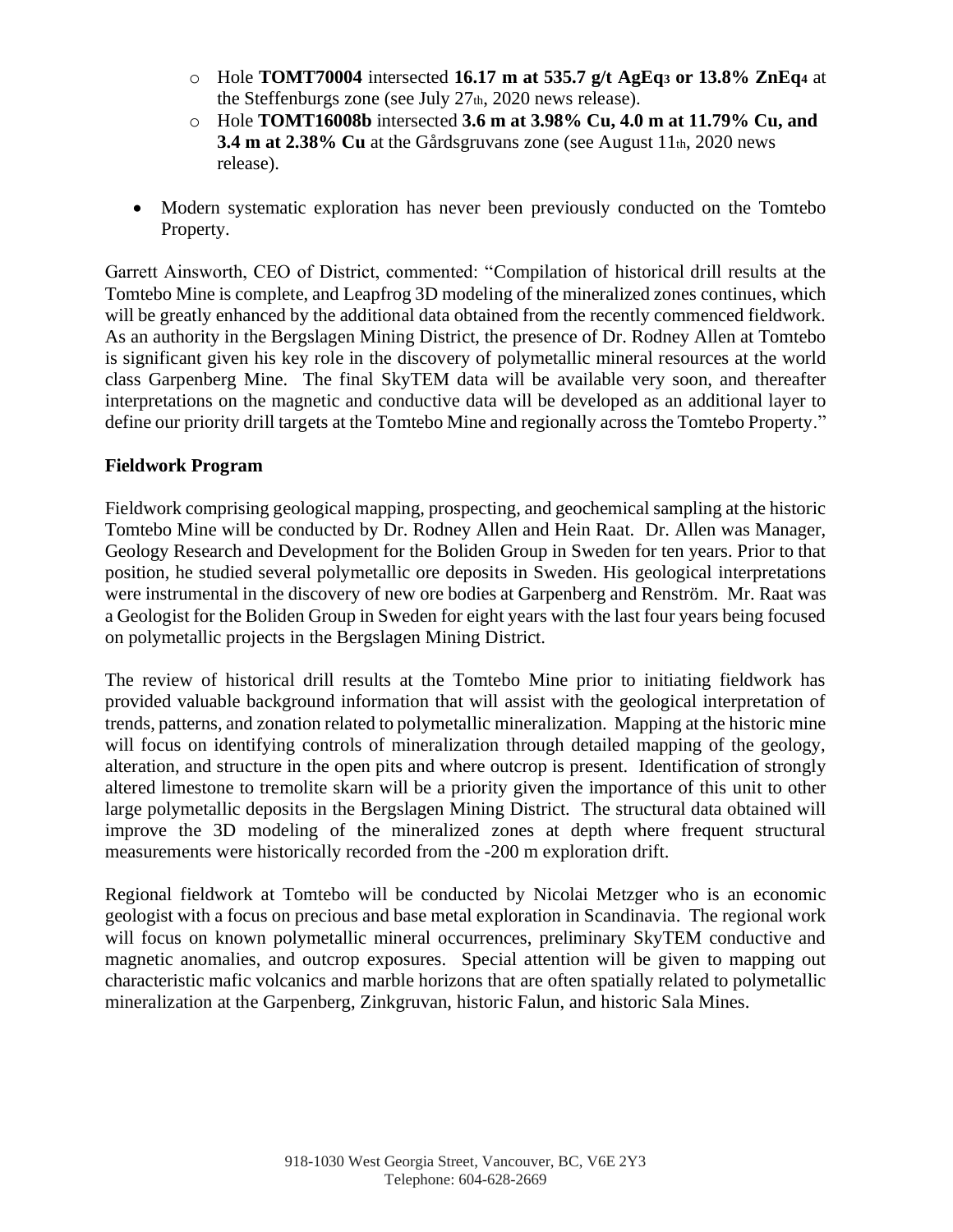

**Figure 1: Location Map of Tomtebo Property**

**Note:** The nearby mines provide geologic context for Tomtebo, but this is not necessarily indicative that the Property hosts similar grades or tonnages of mineralization.

> 918-1030 West Georgia Street, Vancouver, BC, V6E 2Y3 Telephone: 604-628-2669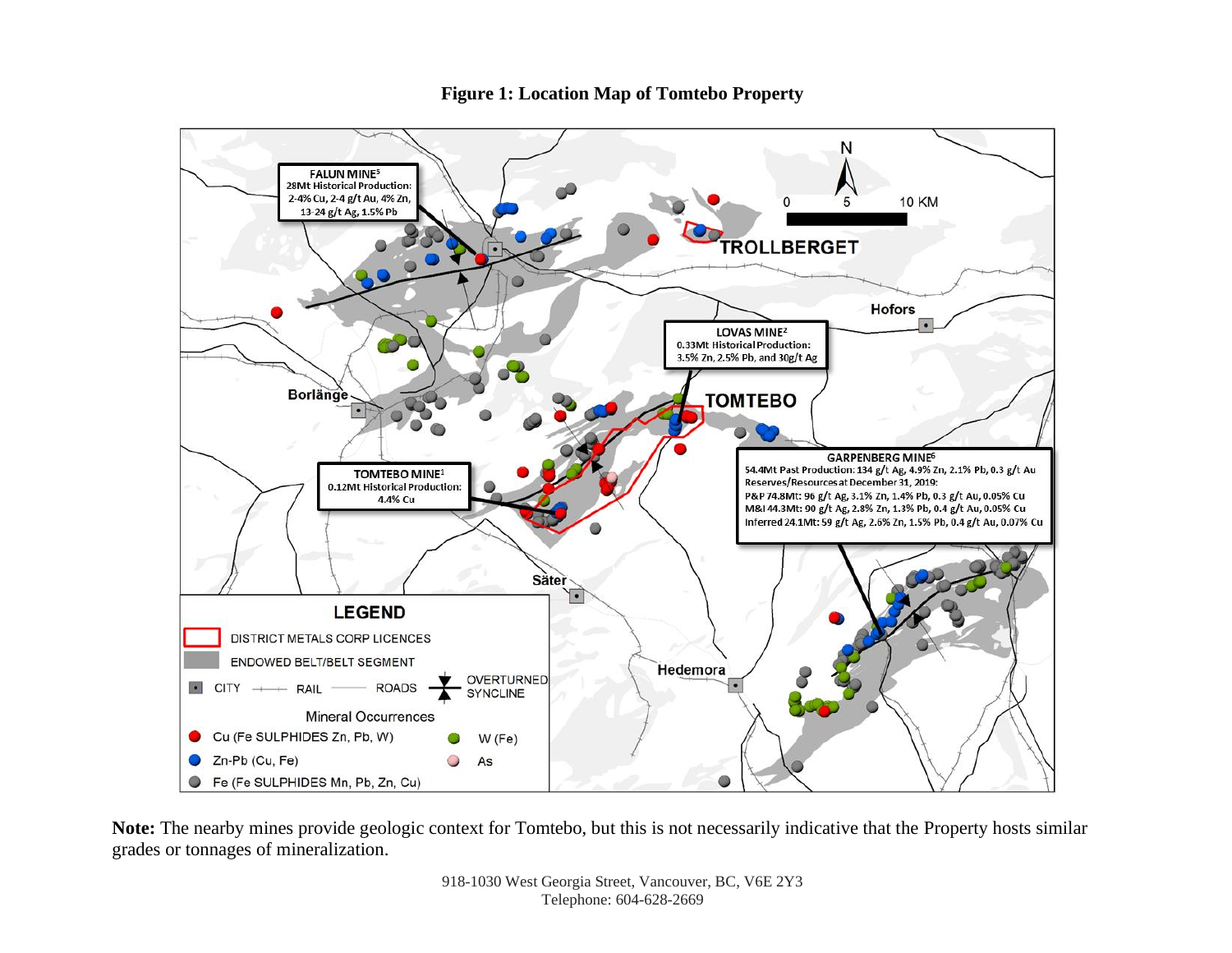## **References**

<sup>1</sup>Ed. Eilu, Pasi, 2012, Geological Survey of Finland, Special Paper 53, Metallogenic areas in Sweden, p. 154.

<sup>2</sup>Geological Survey of Sweden report grb\_097, 1997.

3 AgEq equals = Ag g/t + (Au g/t  $\times$  110) + (Cu%  $\times$  98.286) + (Zn%  $\times$  38.857) + (Pb%  $\times$  34.286). Metal prices used in USD for metal equivalent calculations were based on \$15.00/oz for Ag, \$1650/oz for Au, \$2.15/lb for Cu, \$0.85/lb for Zn and \$0.75/lb for Pb. Metal equivalent calculations assume 100% recoveries.

 $4 \text{ ZnEq equals} = \text{Zn\%} + (\text{Ag g/t} \times 0.0257) + (\text{Au g/t x } 2.831) + (\text{Cu\%} \times 2.529) + (\text{Pb\%} \times 0.882).$ Metal prices used in USD for metal equivalent calculations were based on \$15.00/oz for Ag, \$1650/oz for Au, \$2.15/lb for Cu, \$0.85/lb for Zn and \$0.75/lb for Pb. Metal equivalent calculations assume 100% recoveries.

<sup>5</sup> Allen, R.L., Lundström, I., Ripa, M., and Christofferson, H., 1996, Facies analysis of a 1.9 Ga, continental margin, back-arc, felsic caldera province with diverse Zn-Pb-Ag-(Cu-Au) sulfide and Fe oxide deposits, Bergslagen region, Sweden: Economic Geology, v. 91, p. 979–1008.

<sup>6</sup> [https://www.boliden.com/globalassets/operations/exploration/mineral-resources-and-mineral](https://www.boliden.com/globalassets/operations/exploration/mineral-resources-and-mineral-reserves-pdf/2019/resources_and_reserves_garpenberg_2019-12-31.pdf)[reserves-pdf/2019/resources\\_and\\_reserves\\_garpenberg\\_2019-12-31.pdf](https://www.boliden.com/globalassets/operations/exploration/mineral-resources-and-mineral-reserves-pdf/2019/resources_and_reserves_garpenberg_2019-12-31.pdf)

## **Technical Information**

All scientific and technical information in this news release has been prepared by, or approved by Garrett Ainsworth, PGeo, President and CEO of the Company. Mr. Ainsworth is a qualified person for the purposes of National Instrument 43-101 - *Standards of Disclosure for Mineral Projects.*

Mr. Ainsworth has not verified any of the information regarding any of the properties or projects referred to herein other than the Tomtebo and Trollberget Properties. Mineralization on any other properties referred to herein is not necessarily indicative of mineralization on the Tomtebo and Trollberget Properties.

The data disclosed in this news release related to drilling results is historical in nature. District has not undertaken any independent investigation of the sampling nor has it independently analyzed the results of the historical exploration work in order to verify the results. District considers these historical drill results relevant as the Company will use this data as a guide to plan future exploration programs. The Company's future exploration work will include verification of the data through drilling.

## **About District Metals Corp.**

District Metals Corp. is led by industry professionals with a track record of success in the mining industry. The Company's mandate is to seek out, explore, and develop prospective mineral